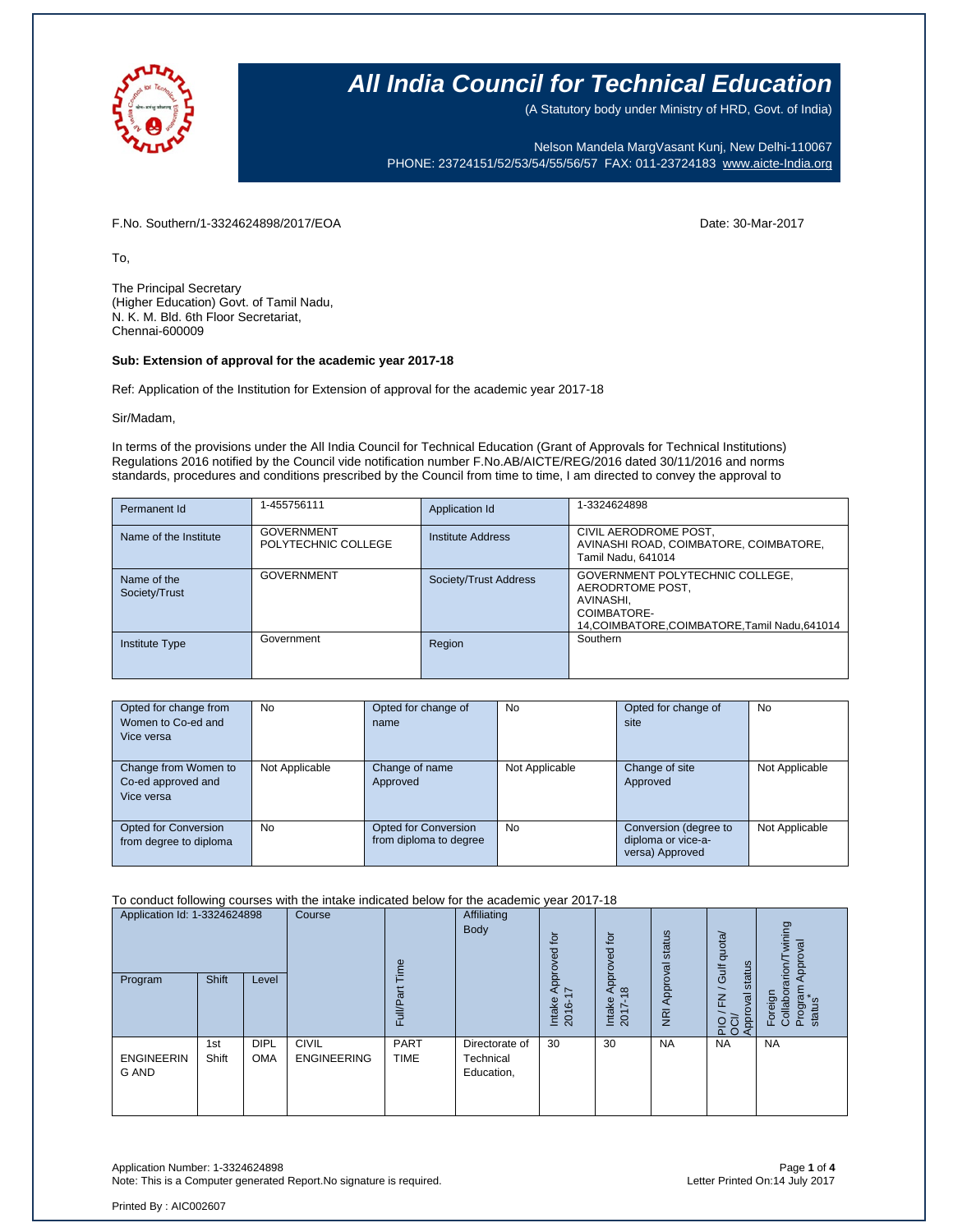

(A Statutory body under Ministry of HRD, Govt. of India)

Nelson Mandela MargVasant Kunj, New Delhi-110067 PHONE: 23724151/52/53/54/55/56/57 FAX: 011-23724183 [www.aicte-India.org](http://www.aicte-india.org/)

| <b>TECHNOLO</b>                                            |              |                           |                                                                             |                            | Chennai                                              |    |    |           |           |           |
|------------------------------------------------------------|--------------|---------------------------|-----------------------------------------------------------------------------|----------------------------|------------------------------------------------------|----|----|-----------|-----------|-----------|
| GY                                                         |              |                           |                                                                             |                            |                                                      |    |    |           |           |           |
|                                                            |              |                           |                                                                             |                            |                                                      |    |    |           |           |           |
| <b>ENGINEERIN</b><br>G AND<br><b>TECHNOLO</b><br>GY        | 1st<br>Shift | <b>DIPL</b><br><b>OMA</b> | <b>CIVIL</b><br><b>ENGINEERING</b>                                          | <b>FULL</b><br><b>TIME</b> | Directorate of<br>Technical<br>Education,<br>Chennai | 60 | 60 | <b>NA</b> | <b>NA</b> | <b>NA</b> |
| <b>ENGINEERIN</b><br>G AND<br><b>TECHNOLO</b><br>GY        | 1st<br>Shift | DIPL<br><b>OMA</b>        | <b>COMPUTER</b><br><b>ENGINEERING</b>                                       | <b>FULL</b><br><b>TIME</b> | Directorate of<br>Technical<br>Education,<br>Chennai | 60 | 60 | <b>NA</b> | <b>NA</b> | <b>NA</b> |
| <b>ENGINEERIN</b><br>G AND<br><b>TECHNOLO</b><br>GY        | 1st<br>Shift | <b>DIPL</b><br><b>OMA</b> | <b>ELECTRICAL</b><br><b>AND</b><br><b>ELECTRONICS</b><br><b>ENGINEERING</b> | <b>FULL</b><br><b>TIME</b> | Directorate of<br>Technical<br>Education,<br>Chennai | 60 | 60 | <b>NA</b> | <b>NA</b> | <b>NA</b> |
| <b>ENGINEERIN</b><br>G AND<br><b>TECHNOLO</b><br>GY        | 1st<br>Shift | <b>DIPL</b><br><b>OMA</b> | <b>ELECTRICAL</b><br><b>AND</b><br><b>ELECTRONICS</b><br><b>ENGINEERING</b> | PART<br><b>TIME</b>        | Directorate of<br>Technical<br>Education,<br>Chennai | 60 | 60 | <b>NA</b> | <b>NA</b> | <b>NA</b> |
| <b>ENGINEERIN</b><br><b>G AND</b><br><b>TECHNOLO</b><br>GY | 1st<br>Shift | <b>DIPL</b><br><b>OMA</b> | <b>ELECTRONICS</b><br>&<br><b>COMMUNICATI</b><br>ON ENGG                    | <b>FULL</b><br><b>TIME</b> | Directorate of<br>Technical<br>Education,<br>Chennai | 60 | 60 | <b>NA</b> | <b>NA</b> | <b>NA</b> |
| <b>ENGINEERIN</b><br>G AND<br><b>TECHNOLO</b><br>GY        | 1st<br>Shift | <b>DIPL</b><br><b>OMA</b> | <b>MECHANICAL</b><br><b>ENGINEERING</b>                                     | <b>FULL</b><br><b>TIME</b> | Directorate of<br>Technical<br>Education,<br>Chennai | 60 | 60 | <b>NA</b> | <b>NA</b> | <b>NA</b> |
| <b>ENGINEERIN</b><br>G AND<br><b>TECHNOLO</b><br>GY        | 1st<br>Shift | <b>DIPL</b><br><b>OMA</b> | <b>MECHANICAL</b><br><b>ENGINEERING</b>                                     | <b>FULL</b><br><b>TIME</b> | Directorate of<br>Technical<br>Education,<br>Chennai | 60 | 60 | <b>NA</b> | <b>NA</b> | <b>NA</b> |
| <b>ENGINEERIN</b><br>G AND<br><b>TECHNOLO</b><br>GY        | 1st<br>Shift | DIPL<br><b>OMA</b>        | MECHANICAL<br><b>ENGINEERING</b>                                            | PART<br><b>TIME</b>        | Directorate of<br>Technical<br>Education,<br>Chennai | 60 | 60 | <b>NA</b> | <b>NA</b> | <b>NA</b> |
| <b>ENGINEERIN</b><br>G AND<br><b>TECHNOLO</b><br>GY        | 1st<br>Shift | <b>DIPL</b><br><b>OMA</b> | <b>PRODUCTION</b><br><b>ENGINEERING</b>                                     | <b>FULL</b><br><b>TIME</b> | Directorate of<br>Technical<br>Education,<br>Chennai | 60 | 60 | <b>NA</b> | <b>NA</b> | <b>NA</b> |
|                                                            | 2nd          | DIPL                      | <b>CIVIL</b>                                                                | <b>FULL</b>                | Directorate of                                       | 60 | 60 | <b>NA</b> | <b>NA</b> | <b>NA</b> |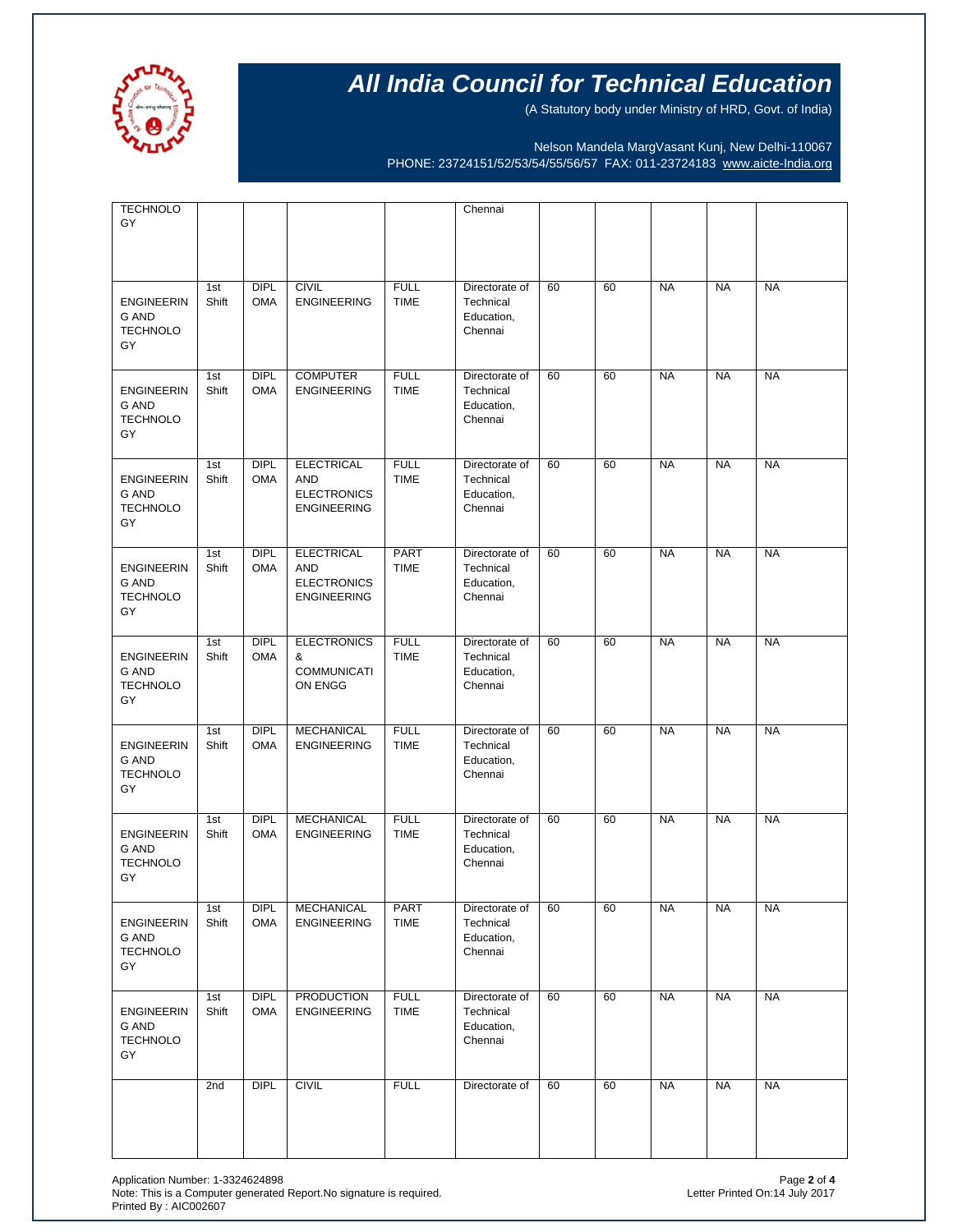

(A Statutory body under Ministry of HRD, Govt. of India)

Nelson Mandela MargVasant Kunj, New Delhi-110067 PHONE: 23724151/52/53/54/55/56/57 FAX: 011-23724183 [www.aicte-India.org](http://www.aicte-india.org/)

| <b>ENGINEERIN</b><br>G AND<br><b>TECHNOLO</b><br>GY        | Shift                    | <b>OMA</b>                | <b>ENGINEERING</b>                                                          | <b>TIME</b>                | Technical<br>Education,<br>Chennai                   |    |    |           |           |           |
|------------------------------------------------------------|--------------------------|---------------------------|-----------------------------------------------------------------------------|----------------------------|------------------------------------------------------|----|----|-----------|-----------|-----------|
| <b>ENGINEERIN</b><br>G AND<br><b>TECHNOLO</b><br>GY        | 2 <sub>nd</sub><br>Shift | <b>DIPL</b><br><b>OMA</b> | <b>ELECTRICAL</b><br><b>AND</b><br><b>ELECTRONICS</b><br><b>ENGINEERING</b> | <b>FULL</b><br><b>TIME</b> | Directorate of<br>Technical<br>Education,<br>Chennai | 60 | 60 | <b>NA</b> | <b>NA</b> | <b>NA</b> |
| <b>ENGINEERIN</b><br><b>G AND</b><br><b>TECHNOLO</b><br>GY | 2 <sub>nd</sub><br>Shift | <b>DIPL</b><br><b>OMA</b> | <b>ELECTRONICS</b><br>&<br><b>COMMUNICATI</b><br>ON ENGG                    | <b>FULL</b><br><b>TIME</b> | Directorate of<br>Technical<br>Education,<br>Chennai | 60 | 60 | <b>NA</b> | <b>NA</b> | <b>NA</b> |
| <b>ENGINEERIN</b><br><b>G AND</b><br><b>TECHNOLO</b><br>GY | 2 <sub>nd</sub><br>Shift | <b>DIPL</b><br><b>OMA</b> | <b>MECHANICAL</b><br><b>ENGINEERING</b>                                     | <b>FULL</b><br><b>TIME</b> | Directorate of<br>Technical<br>Education,<br>Chennai | 60 | 60 | <b>NA</b> | <b>NA</b> | <b>NA</b> |

The above mentioned approval is subject to the condition that

GOVERNMENT POLYTECHNIC COLLEGE

shall follow and adhere to the Regulations, guidelines and directions issued by AICTE from time to time and the undertaking / affidavit given by the institution along with the application submitted by the institution on portal.

In case of any differences in content in this Computer generated Extension of Approval Letter, the content/information as approved by the Executive Council / General Council as available on the record of AICTE shall be final and binding.

Strict compliance of Anti-Ragging Regulation:- Approval is subject to strict compliance of provisions made in AICTE Regulation notified vide F. No. 37-3/Legal/AICTE/2009 dated July 1, 2009 for Prevention and Prohibition of Ragging in Technical Institutions. In case Institution fails to take adequate steps to Prevent Ragging or fails to act in accordance with AICTE Regulation or fails to punish perpetrators or incidents of Ragging, it will be liable to take any action as defined under clause 9(4) of the said Regulation.

#### **Note: Validity of the course details may be verified at www.aicte-india.org**

 **Prof. A.P Mittal Member Secretary, AICTE**

Copy to:

**1. The Regional Officer,** All India Council for Technical Education Shastri Bhawan 26, Haddows Road Chennai - 600 006, Tamil Nadu

- **2. The Director Of Technical Education\*\*,** Tamil Nadu
- **3. The Registrar\*\*,** Directorate of Technical Education, Chennai